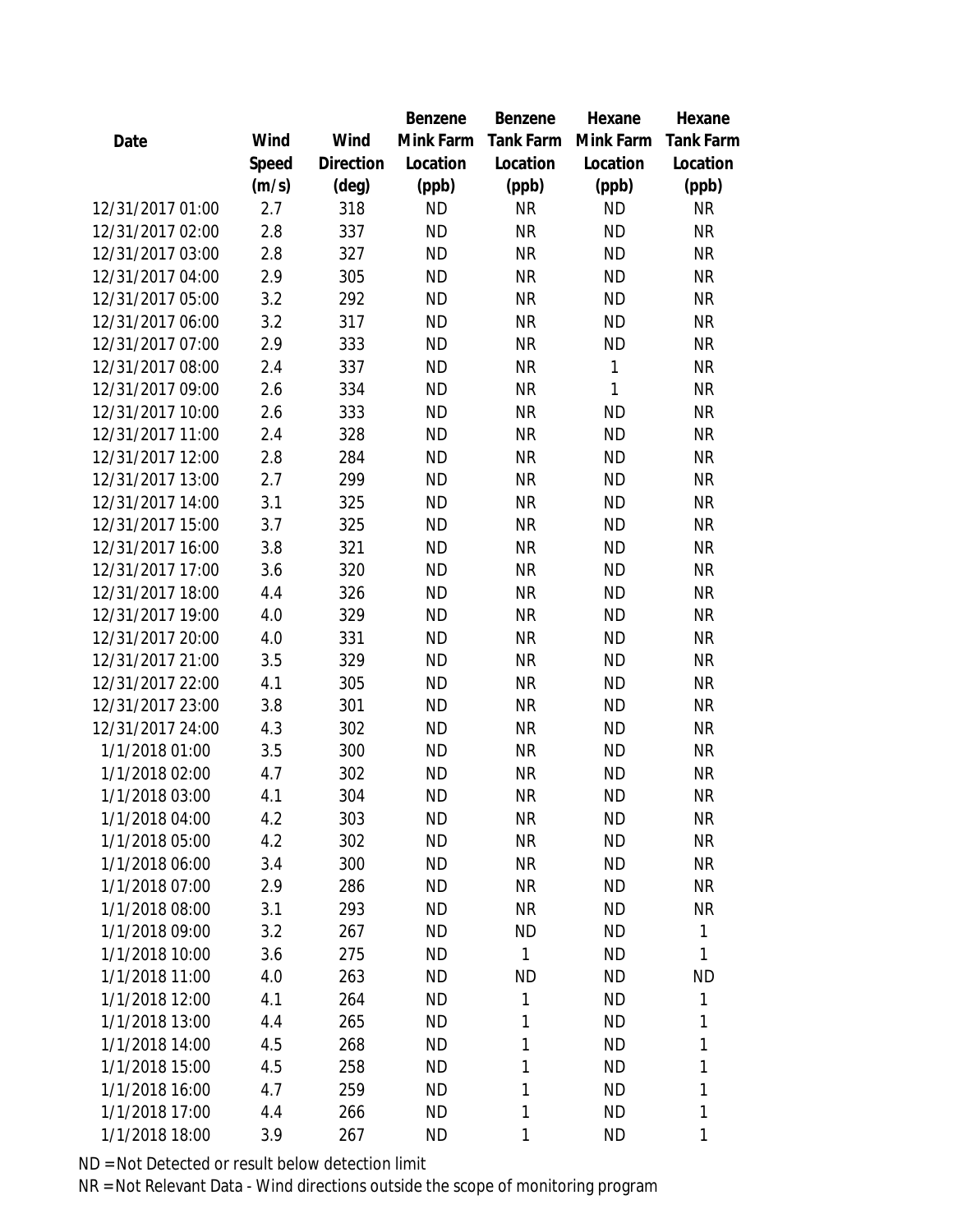|                |       |                | <b>Benzene</b> | Benzene   | Hexane       | Hexane         |
|----------------|-------|----------------|----------------|-----------|--------------|----------------|
| Date           | Wind  | Wind           | Mink Farm      | Tank Farm | Mink Farm    | Tank Farm      |
|                | Speed | Direction      | Location       | Location  | Location     | Location       |
|                | (m/s) | $(\text{deg})$ | (ppb)          | (ppb)     | (ppb)        | (ppb)          |
| 1/1/2018 19:00 | 3.7   | 268            | <b>ND</b>      | 1         | <b>ND</b>    | 1              |
| 1/1/2018 20:00 | 3.7   | 263            | <b>ND</b>      | 3         | <b>ND</b>    | 1              |
| 1/1/2018 21:00 | 3.6   | 257            | <b>ND</b>      | 4         | <b>ND</b>    | $\overline{2}$ |
| 1/1/2018 22:00 | 3.7   | 252            | <b>ND</b>      | 1         | <b>ND</b>    | 1              |
| 1/1/2018 23:00 | 3.4   | 251            | <b>ND</b>      | <b>ND</b> | <b>ND</b>    | 1              |
| 1/1/2018 24:00 | 3.1   | 252            | <b>ND</b>      | <b>ND</b> | <b>ND</b>    | 1              |
| 1/2/2018 01:00 | 3.7   | 252            | <b>ND</b>      | <b>ND</b> | <b>ND</b>    | 1              |
| 1/2/2018 02:00 | 3.2   | 251            | <b>ND</b>      | <b>ND</b> | <b>ND</b>    | 1              |
| 1/2/2018 03:00 | 3.3   | 252            | <b>ND</b>      | <b>ND</b> | <b>ND</b>    | 1              |
| 1/2/2018 04:00 | 3.8   | 249            | <b>ND</b>      | <b>ND</b> | <b>ND</b>    | 1              |
| 1/2/2018 05:00 | 3.9   | 252            | <b>ND</b>      | <b>ND</b> | <b>ND</b>    | 1              |
| 1/2/2018 06:00 | 3.9   | 252            | <b>ND</b>      | <b>ND</b> | <b>ND</b>    | 1              |
| 1/2/2018 07:00 | 2.9   | 227            | <b>NR</b>      | <b>ND</b> | <b>NR</b>    | 1              |
| 1/2/2018 08:00 | 3.1   | 227            | <b>NR</b>      | <b>ND</b> | <b>NR</b>    | 1              |
| 1/2/2018 09:00 | 3.6   | 226            | <b>NR</b>      | <b>ND</b> | <b>NR</b>    | 1              |
| 1/2/2018 10:00 | 3.8   | 224            | <b>NR</b>      | <b>ND</b> | <b>NR</b>    | 1              |
| 1/2/2018 11:00 | 4.2   | 227            | <b>NR</b>      | <b>ND</b> | <b>NR</b>    | 1              |
| 1/2/2018 12:00 | 4.3   | 227            | <b>NR</b>      | <b>ND</b> | <b>NR</b>    | 1              |
| 1/2/2018 13:00 | 4.1   | 244            | <b>ND</b>      | <b>ND</b> | <b>ND</b>    | 1              |
| 1/2/2018 14:00 | 4.7   | 248            | <b>ND</b>      | <b>ND</b> | <b>ND</b>    | 1              |
| 1/2/2018 15:00 | 5.6   | 250            | <b>ND</b>      | <b>ND</b> | $\mathbf{1}$ | 1              |
| 1/2/2018 16:00 | 4.9   | 230            | <b>ND</b>      | 1         | <b>ND</b>    | 1              |
| 1/2/2018 17:00 | 5.1   | 226            | <b>NR</b>      | <b>ND</b> | <b>NR</b>    | 1              |
| 1/2/2018 18:00 | 4.3   | 207            | <b>NR</b>      | 1         | <b>NR</b>    | 1              |
| 1/2/2018 19:00 | 4.5   | 208            | <b>NR</b>      | <b>ND</b> | <b>NR</b>    | 1              |
| 1/2/2018 20:00 | 4.5   | 198            | <b>NR</b>      | <b>ND</b> | <b>NR</b>    | 1              |
| 1/2/2018 21:00 | 4.4   | 210            | <b>NR</b>      | <b>ND</b> | <b>NR</b>    | 1              |
| 1/2/2018 22:00 | 5.6   | 215            | <b>NR</b>      | <b>ND</b> | <b>NR</b>    | <b>ND</b>      |
| 1/2/2018 23:00 | 5.1   | 212            | <b>NR</b>      | <b>ND</b> | <b>NR</b>    | <b>ND</b>      |
| 1/2/2018 24:00 | 5.8   | 216            | <b>NR</b>      | <b>ND</b> | <b>NR</b>    | 1              |
| 1/3/2018 01:00 | 6.2   | 215            | <b>NR</b>      | <b>ND</b> | <b>NR</b>    | <b>ND</b>      |
| 1/3/2018 02:00 | 5.2   | 215            | <b>NR</b>      | <b>ND</b> | <b>NR</b>    | <b>ND</b>      |
| 1/3/2018 03:00 | 4.7   | 211            | <b>NR</b>      | <b>ND</b> | <b>NR</b>    | <b>ND</b>      |
| 1/3/2018 04:00 | 4.7   | 215            | <b>NR</b>      | <b>ND</b> | <b>NR</b>    | <b>ND</b>      |
| 1/3/2018 05:00 | 4.8   | 218            | <b>NR</b>      | <b>ND</b> | <b>NR</b>    | $\mathbf{1}$   |
| 1/3/2018 06:00 | 4.2   | 226            | <b>NR</b>      | <b>ND</b> | <b>NR</b>    | <b>ND</b>      |
| 1/3/2018 07:00 | 4.9   | 250            | <b>ND</b>      | <b>ND</b> | <b>ND</b>    | 1              |
| 1/3/2018 08:00 | 4.8   | 250            | <b>ND</b>      | <b>ND</b> | <b>ND</b>    | <b>ND</b>      |
| 1/3/2018 09:00 | 3.7   | 250            | <b>ND</b>      | <b>ND</b> | <b>ND</b>    | <b>ND</b>      |
| 1/3/2018 10:00 | 3.5   | 267            | <b>ND</b>      | <b>ND</b> | <b>ND</b>    | 1              |
| 1/3/2018 11:00 | 4.3   | 300            | <b>ND</b>      | NoData    | <b>ND</b>    | NoData         |
| 1/3/2018 12:00 | 4.2   | 313            | <b>ND</b>      | NoData    | <b>ND</b>    | NoData         |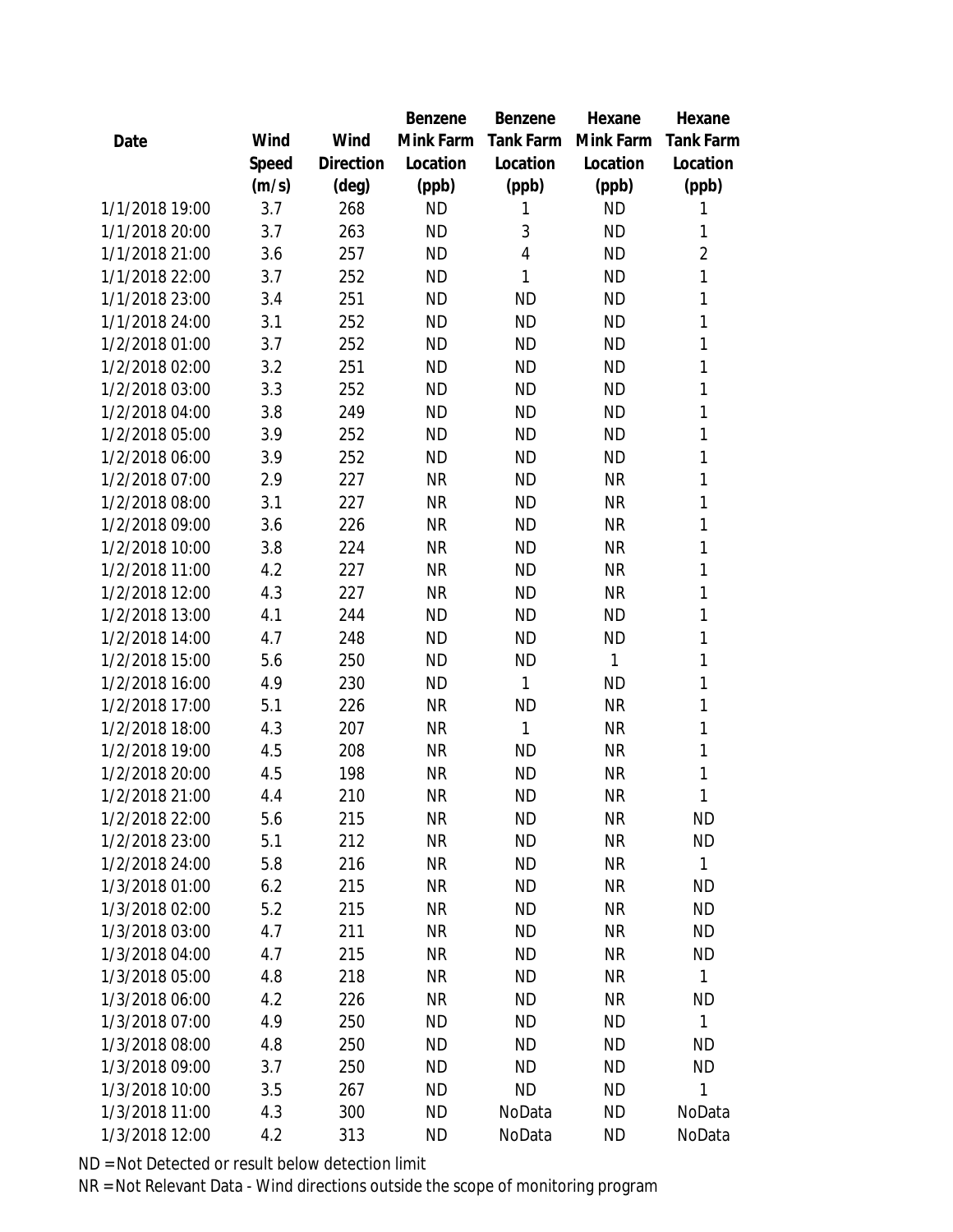|                |       |           | Benzene   | Benzene      | Hexane    | Hexane       |
|----------------|-------|-----------|-----------|--------------|-----------|--------------|
| Date           | Wind  | Wind      | Mink Farm | Tank Farm    | Mink Farm | Tank Farm    |
|                | Speed | Direction | Location  | Location     | Location  | Location     |
|                | (m/s) | (deg)     | (ppb)     | (ppb)        | (ppb)     | (ppb)        |
| 1/3/2018 13:00 | 4.5   | 313       | <b>ND</b> | <b>NR</b>    | <b>ND</b> | <b>NR</b>    |
| 1/3/2018 14:00 | 5.6   | 317       | <b>ND</b> | <b>NR</b>    | <b>ND</b> | <b>NR</b>    |
| 1/3/2018 15:00 | 5.2   | 313       | <b>ND</b> | <b>NR</b>    | <b>ND</b> | <b>NR</b>    |
| 1/3/2018 16:00 | 5.7   | 315       | <b>ND</b> | <b>NR</b>    | <b>ND</b> | <b>NR</b>    |
| 1/3/2018 17:00 | 5.2   | 312       | <b>ND</b> | <b>NR</b>    | <b>ND</b> | <b>NR</b>    |
| 1/3/2018 18:00 | 5.0   | 311       | <b>ND</b> | <b>NR</b>    | <b>ND</b> | <b>NR</b>    |
| 1/3/2018 19:00 | 4.5   | 325       | <b>ND</b> | <b>NR</b>    | <b>ND</b> | <b>NR</b>    |
| 1/3/2018 20:00 | 3.8   | 316       | <b>ND</b> | <b>NR</b>    | <b>ND</b> | <b>NR</b>    |
| 1/3/2018 21:00 | 3.0   | 325       | <b>ND</b> | <b>NR</b>    | <b>ND</b> | <b>NR</b>    |
| 1/3/2018 22:00 | 2.9   | 322       | <b>ND</b> | <b>NR</b>    | <b>ND</b> | <b>NR</b>    |
| 1/3/2018 23:00 | 3.1   | 325       | <b>ND</b> | <b>NR</b>    | <b>ND</b> | <b>NR</b>    |
| 1/3/2018 24:00 | 3.3   | 317       | <b>ND</b> | <b>NR</b>    | <b>ND</b> | <b>NR</b>    |
| 1/4/2018 01:00 | 3.0   | 316       | <b>ND</b> | <b>NR</b>    | <b>ND</b> | <b>NR</b>    |
| 1/4/2018 02:00 | 3.3   | 333       | <b>ND</b> | <b>NR</b>    | <b>ND</b> | <b>NR</b>    |
| 1/4/2018 03:00 | 2.5   | 344       | <b>ND</b> | <b>NR</b>    | 1         | <b>NR</b>    |
| 1/4/2018 04:00 | 2.7   | 346       | <b>ND</b> | <b>NR</b>    | 1         | <b>NR</b>    |
| 1/4/2018 05:00 | 2.7   | 343       | <b>ND</b> | <b>NR</b>    | 1         | <b>NR</b>    |
| 1/4/2018 06:00 | 2.5   | 346       | <b>ND</b> | <b>NR</b>    | 1         | <b>NR</b>    |
| 1/4/2018 07:00 | 2.5   | 349       | <b>ND</b> | <b>NR</b>    | 1         | <b>NR</b>    |
| 1/4/2018 08:00 | 2.7   | 343       | <b>ND</b> | <b>NR</b>    | <b>ND</b> | <b>NR</b>    |
| 1/4/2018 09:00 | 2.8   | 337       | <b>ND</b> | <b>NR</b>    | 1         | <b>NR</b>    |
| 1/4/2018 10:00 | 2.6   | 349       | <b>ND</b> | <b>NR</b>    | <b>ND</b> | <b>NR</b>    |
| 1/4/2018 11:00 | 2.7   | 344       | <b>ND</b> | <b>NR</b>    | 1         | <b>NR</b>    |
| 1/4/2018 12:00 | 3.6   | 346       | <b>ND</b> | <b>NR</b>    | 1         | <b>NR</b>    |
| 1/4/2018 13:00 | 3.7   | 343       | <b>ND</b> | <b>NR</b>    | 1         | <b>NR</b>    |
| 1/4/2018 14:00 | 3.8   | 329       | <b>ND</b> | <b>NR</b>    | 1         | NR           |
| 1/4/2018 15:00 | 3.5   | 321       | <b>ND</b> | <b>NR</b>    | <b>ND</b> | <b>NR</b>    |
| 1/4/2018 16:00 | 3.6   | 316       | <b>ND</b> | <b>NR</b>    | <b>ND</b> | <b>NR</b>    |
| 1/4/2018 17:00 | 3.5   | 301       | <b>ND</b> | <b>NR</b>    | <b>ND</b> | <b>NR</b>    |
| 1/4/2018 18:00 | 3.8   | 303       | <b>ND</b> | <b>NR</b>    | <b>ND</b> | <b>NR</b>    |
| 1/4/2018 19:00 | 3.7   | 320       | <b>ND</b> | <b>NR</b>    | <b>ND</b> | <b>NR</b>    |
| 1/4/2018 20:00 | 3.4   | 334       | <b>ND</b> | <b>NR</b>    | <b>ND</b> | <b>NR</b>    |
| 1/4/2018 21:00 | 3.1   | 330       | <b>ND</b> | NR           | <b>ND</b> | NR           |
| 1/4/2018 22:00 | 2.5   | 323       | <b>ND</b> | <b>NR</b>    | <b>ND</b> | <b>NR</b>    |
| 1/4/2018 23:00 | 2.4   | 304       | <b>ND</b> | <b>NR</b>    | <b>ND</b> | NR           |
| 1/4/2018 24:00 | 2.1   | 325       | <b>ND</b> | <b>NR</b>    | <b>ND</b> | <b>NR</b>    |
| 1/5/2018 01:00 | 2.3   | 311       | <b>ND</b> | <b>NR</b>    | <b>ND</b> | <b>NR</b>    |
| 1/5/2018 02:00 | 2.1   | 263       | <b>ND</b> | $\mathbf{1}$ | <b>ND</b> | $\mathbf{1}$ |
| 1/5/2018 03:00 | 1.9   | 288       | <b>ND</b> | <b>NR</b>    | 1         | <b>NR</b>    |
| 1/5/2018 04:00 | 2.3   | 300       | <b>ND</b> | NR           | <b>ND</b> | NR           |
| 1/5/2018 05:00 | 2.1   | 312       | <b>ND</b> | <b>NR</b>    | <b>ND</b> | <b>NR</b>    |
| 1/5/2018 06:00 | 2.5   | 328       | <b>ND</b> | <b>NR</b>    | 1         | <b>NR</b>    |